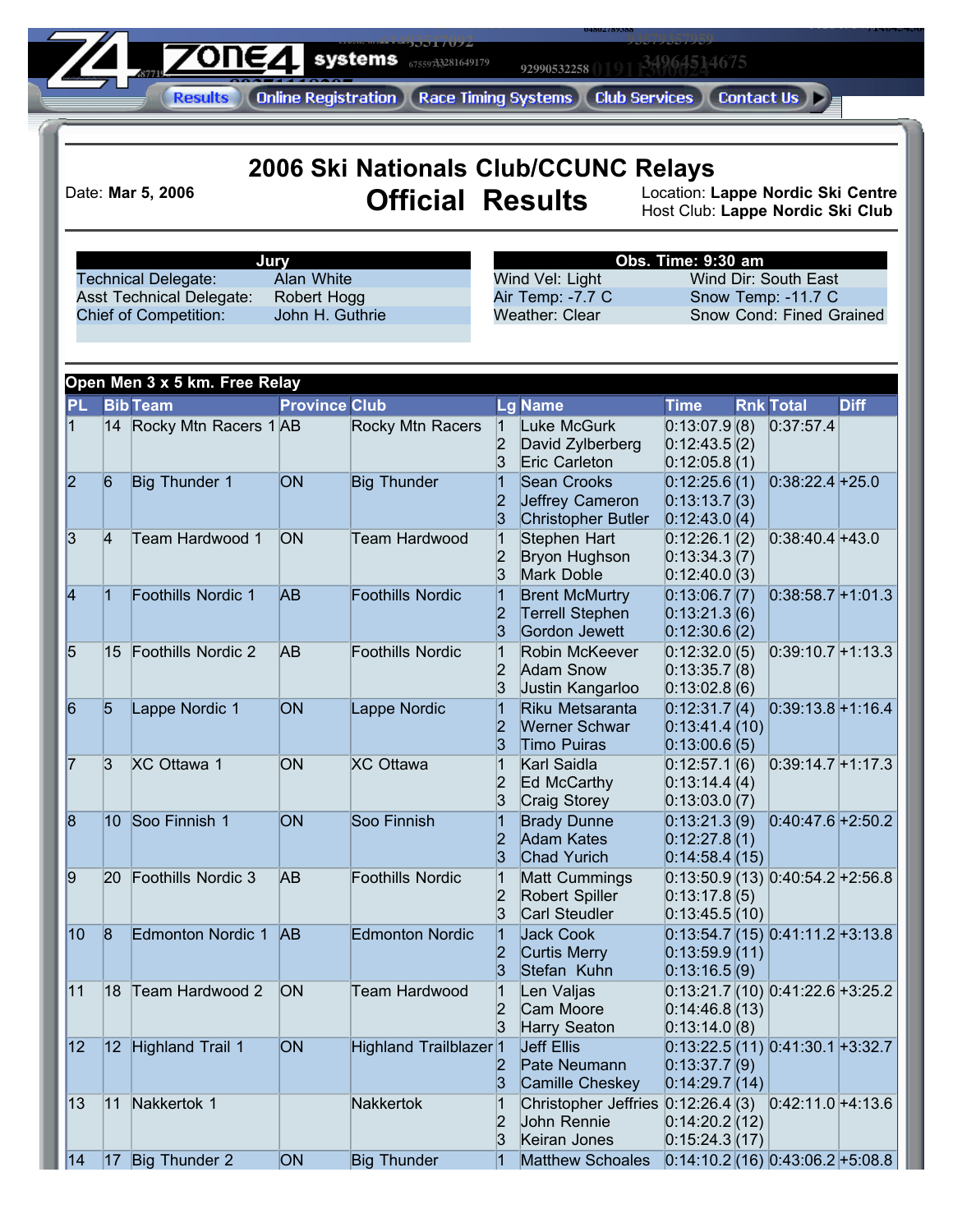|                  |    |                         |           |                     |    | Greg Field<br>Doug Bolster                                | 0:14:47.5(14)<br>0:14:08.4(12)                                             |                                |       |       |
|------------------|----|-------------------------|-----------|---------------------|----|-----------------------------------------------------------|----------------------------------------------------------------------------|--------------------------------|-------|-------|
| 15               | 13 | Athletic Direction 1    | <b>ON</b> | Athletic Directions |    | Dana Klassen<br>Simon Lamarche<br>Tavis Apramian          | $0:13:49.9(12)$ 0:44:02.1 +6:04.7<br>0:15:06.8(16)<br>0:15:05.3(16)        |                                |       |       |
| 16               | 9  | Skibec 1                | QC        | Skibec              |    | Vincent Ruel<br>Antoine Plouffe<br><b>Anthony Gauvin</b>  | $0:14:27.4(17)0:44:03.5+6:06.1$<br>0:15:06.6(15)<br>$ 0:14:29.3 13\rangle$ |                                |       |       |
| $\overline{17}$  |    | 16 Edmonton Nordic 2 AB |           | Edmonton Nordic     |    | <b>Will Critchley</b><br>Ryan Reid<br>Scott Vandermeer    | $0:13:53.7(14)0:44:09.7+6:12.3$<br>0:16:24.1(18)<br>0:13:51.7(11)          |                                |       |       |
| 18               | 19 | Skibec 2                | QC        | Skibec              | 12 | Francois Pepin<br>Thomas Perron<br>Samuel Desrosiers      | $0:15:44.5(18)0:47:24.2+9:26.8$<br>0:15:45.1(17)<br>0:15:54.6(18)          |                                |       |       |
| DNS <sub>2</sub> |    | Banff Ski Runners 1 AB  |           | Banff Ski Runners   |    | Phil Widmer<br>Stuart Lodge<br>Will Brooks                | $***$<br>$***$<br>$***$                                                    | $(\star)$<br>$(\hbox{}^\star)$ | $***$ | $***$ |
| DNS <sub>7</sub> |    | Laurentian Nordic 1 ON  |           | aurentian Nordic    |    | Victor Wiltman<br>David Endleman<br><b>Matthew Little</b> | $***$<br>$***$<br>$***$                                                    | (x)<br>$(*)$<br>$(*)$          | $***$ | ***   |

|                |              | Open Women 3 x 5 km. Free Relay |                      |                                   |                                           |                                                                           |                                                |                                     |             |
|----------------|--------------|---------------------------------|----------------------|-----------------------------------|-------------------------------------------|---------------------------------------------------------------------------|------------------------------------------------|-------------------------------------|-------------|
|                |              | <b>PL Bib Team</b>              | <b>Province Club</b> |                                   |                                           | <b>Lg Name</b>                                                            | <b>Time</b>                                    | <b>Rnk Total</b>                    | <b>Diff</b> |
| $\vert$ 1      |              | 37 Lappe Nordic 1               | ON                   | Lappe Nordic                      | 1<br>2<br>3                               | Rebecca Puiras<br><b>Brook Latimer</b><br>Tasha Betcherman $0:14:14.6(2)$ | 0:14:40.6(1)<br>0:15:20.9(5)                   | 0:44:16.3                           |             |
| 2              | $ 31\rangle$ | Foothills Nordic 1              | <b>AB</b>            | <b>Foothills Nordic</b>           | $\overline{1}$<br>2<br>3                  | <b>Brooke Gosling</b><br>Shayla Swanson<br>Rhonda Sandau                  | 0:14:53.7(3)<br>0:15:04.4(3)<br>0:14:35.3(3)   | $0:44:33.5+17.2$                    |             |
| $\overline{3}$ | $ 33\rangle$ | Edmonton Nordic 1               | <b>AB</b>            | Edmonton Nordic                   | $\vert$ 1<br>2<br>ß.                      | Megan Hudson<br>Madeleine Williams $0:15:09.9(4)$<br>Tara Whitten         | 0:15:59.3(7)<br>0:13:51.7(1)                   | $0:45:00.9+44.6$                    |             |
| $\overline{4}$ | 35           | Porcupine Runners 1ON           |                      | Porcupine Ski Runner <sup>1</sup> | $\overline{\mathbf{2}}$<br>3              | <b>Bibiane Mahy</b><br><b>Mallory Deyne</b><br>Andrea Dupont              | 0:16:12.4(9)<br>0:15:34.8(6)<br>0:15:10.0(5)   | $0:46:57.3+2:41.0$                  |             |
| $\overline{5}$ | 32           | Big Thunder 1                   | <b>ON</b>            | <b>Big Thunder</b>                | $\vert$ 1<br>2<br>ß.                      | <b>Catherine Bode</b><br>Linnaea Kershaw<br>Kerrie Fabius                 | 0:15:11.3(4)<br>0:16:15.8(7)<br>0:15:46.4(6)   | $0:47:13.6+2:57.3$                  |             |
| $\overline{6}$ | 41           | Highland Trail 1                | <b>ON</b>            | <b>Highland Trailblazer</b>       | $\vert$ 1<br>2<br>3                       | Karla Mika<br><b>Brittany Webster</b><br>Lindsay Webster                  | 0:16:03.7(8)<br>0:14:36.7(2)<br>0:16:39.9(10)  | $0:47:20.4+3:04.1$                  |             |
| 17             | 40           | Skielite 1                      | <b>QC</b>            | <b>Skielite</b>                   | $\vert$ 1<br>2<br>3                       | Sophie Boyer<br>Daria Gaiazova<br>Maryse L'Heureux                        | 0:13:55.0(1)<br>0:16:01.7(7)                   | $0:17:58.5(13) 0:47:55.3+3:39.0$    |             |
| 8              |              | 38 XC Ottawa 1                  | <b>ON</b>            | <b>XC Ottawa</b>                  | $\vert$ 1<br>2<br>3                       | Megan MacTavish<br>Eva Szabo<br>Linnea Rudachyk                           | 0:15:58.1(6)<br>0:16:22.4(8)<br>0:16:21.5(8)   | $0:48:42.1+4:25.8$                  |             |
| 9              | 34           | Nakkertok 1                     |                      | Nakkertok                         | $\vert$ 1<br>2<br>3                       | Perianne Jones<br>Marita Cockburn<br>Katrina VanWijk                      | 0:14:50.6(2)<br>0:17:47.5(10)<br>0:16:46.4(11) | $0.49:24.6+5.08.3$                  |             |
|                | 1043         | Lappe Nordic 2                  | ON                   | Lappe Nordic                      | $\overline{1}$<br>2<br>3                  | <b>Berit Dool</b><br>Jill Maepea<br>Jodi Maepea                           | 0:15:52.4(5)<br>0:17:30.6(9)<br>0:17:14.3(12)  | $0:50:37.5+6:21.2$                  |             |
|                | 11 44        | Big Thunder 2                   | <b>ON</b>            | <b>Big Thunder</b>                | $\vert$ 1<br>$\overline{\mathbf{2}}$<br>3 | Emily Hayman<br>Ava Rudachyk<br>Kelly Henry                               | 0:17:51.3(11)<br>0:16:22.9(9)                  | $0:16:36.7(10)$ 0:50:51.0 + 6:34.7  |             |
|                | 12 36        | Strathcona Nordic 1             | <b>BC</b>            | Strathcona Nordic                 | $\vert$ 1<br>2<br>3                       | Andrea Lee<br>Krysta Wark<br><b>Sarah Peters</b>                          | 0:19:31.5(14)<br>0:15:03.7(4)                  | $0:18:47.4(14)$ 0:53:22.6+9:06.3    |             |
|                |              | 13 42 Foothills Nordic 2        | <b>AB</b>            | <b>Foothills Nordic</b>           | 1                                         | Sharon Hogg                                                               |                                                | $0:17:28.6(12)$ 0:55:24.2 + 11:07.9 |             |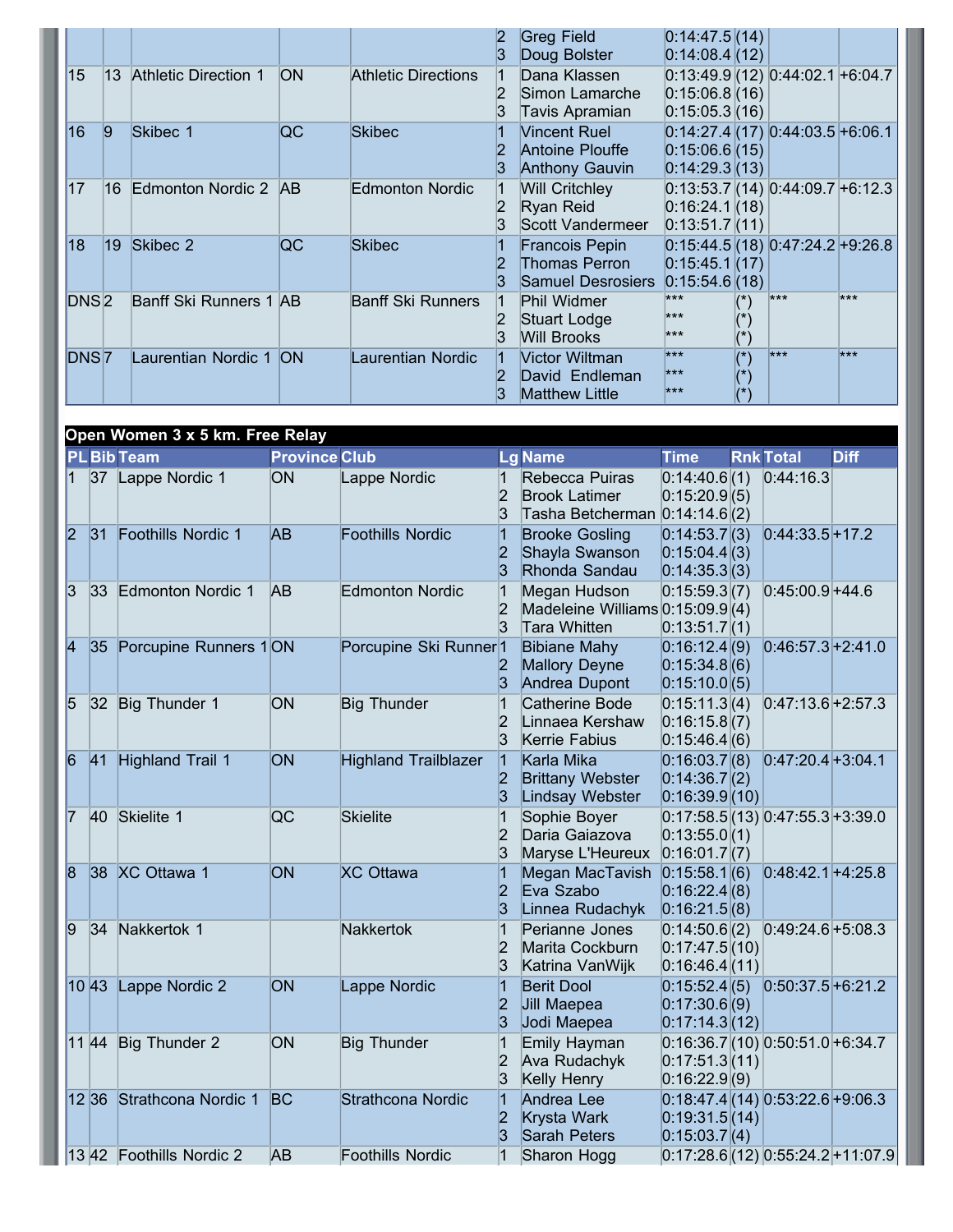|       |          |    |               | $\overline{3}$ | Mary Edgar<br>Alana Snow                                                                              | 0:18:08.5 (12) <br> 0.19:47.0(13)  |  |  |
|-------|----------|----|---------------|----------------|-------------------------------------------------------------------------------------------------------|------------------------------------|--|--|
| 14 39 | Skibec 1 | QC | <b>Skibec</b> | 3              | Laurianne Quellet $ 0.17:06.5 (11) 0.56:14.7 +11.58.4 $<br>Emilie Quellet<br>Romy Belzile-<br>Maguire | 0.19:10.4 (13) <br> 0:19:57.7 (14) |  |  |
|       |          |    |               |                |                                                                                                       |                                    |  |  |

| <b>PL</b>       |                 | <b>Bib Team</b>           | <b>Province Club</b> |                         |                                        | <b>Lg Name</b>                                                                          | <b>Time</b>                                   | <b>Rnk Total</b>                   | <b>Diff</b> |
|-----------------|-----------------|---------------------------|----------------------|-------------------------|----------------------------------------|-----------------------------------------------------------------------------------------|-----------------------------------------------|------------------------------------|-------------|
| $\vert$ 1       |                 | 51 Banff Ski Runners 1 AB |                      | Banff Ski Runners 1     | $\overline{2}$<br>3                    | Evan Bruce<br><b>Jess Cockney</b><br>Haakon Lenes                                       | 0:13:11.0(2)<br>0:12:47.1(1)<br>0:12:37.0(1)  | 0:38:35.2                          |             |
| 2               | $ 55\rangle$    | Lappe Nordic 1            | ON                   | Lappe Nordic            | 2 <br>3                                | Michael Somppi<br>Travis Comeau<br>Christopher Hamilton $[0:13:17.8]$ (5)               | 0:13:08.4(1)<br>0:13:07.3(2)                  | $0:39:33.6+58.4$                   |             |
| $\overline{3}$  | 54              | Big Thunder 1             | ON                   | <b>Big Thunder</b>      | 1<br>$\overline{2}$<br>$\vert 3 \vert$ | <b>Brayden Jaspers</b><br>Scott Sullivan<br>Luke Viljakainen                            | 0:14:06.5(7)<br>0:13:46.8(4)<br>0:12:57.3(2)  | $0:40:50.6+2:15.4$                 |             |
| 4               |                 | 63 Banff Ski Runners 2 AB |                      | Banff Ski Runners 1     | 12<br> 3                               | Eric Groeneveld<br><b>Gerard Garnier</b><br><b>Martin Lenes</b>                         | 0:13:43.7(4)<br>0:13:50.2(5)<br>0:13:16.8(4)  | $0:40:50.9+2:15.7$                 |             |
| 5               |                 | 56 Skibec 1               | QC                   | <b>Skibec</b>           | $\vert$ 1<br> 2 <br>$\mathbf{3}$       | <b>Francois Bussiere</b><br>Julien Nury<br>Marc-<br>Antoine Rancourt                    | 0:14:09.4(8)<br>0:13:44.3(3)<br>0:14:09.1(7)  | $0:42:03.0+3:27.8$                 |             |
| $\vert 6 \vert$ |                 | 52 Foothills Nordic 1     | AB                   | <b>Foothills Nordic</b> | $ 1\rangle$<br> 2 <br> 3               | Dougal Owen<br>Kevin Sandau<br>Georg Jalkotzy                                           | 0:14:44.5(9)<br>0:14:05.0(6)<br>0:13:13.8(3)  | $0:42:03.5+3:28.3$                 |             |
| 17              |                 | 58 Sovereign Lake 1       | BC                   | Sovereign Lake          | 1<br> 2 <br> 3                         | Matthew Wylie<br>Patrick Egan<br>Greg Finch                                             | 0:13:38.9(3)<br>0:14:26.3(8)<br>0:14:18.6(10) | $0.42:23.9+3.48.7$                 |             |
| 8               | 57              | Nakkertok 1               |                      | <b>Nakkertok</b>        | $\overline{1}$<br>12<br> 3             | Aaron Barter<br>Andrew Stewart-<br>Jones<br>Aidain Lennie                               | 0:13:55.5(5)<br>0:14:53.3(10)<br>0:14:14.8(9) | $0:43:03.7+4:28.5$                 |             |
| 9               |                 | 66 Skibec 2               | QC                   | <b>Skibec</b>           | $\vert$ 1<br> 2                        | Vincent Poisson-<br>Gagnon<br>Anthony Laroche<br>Alexandre Ruel                         | 0:14:11.9(7)<br>0:14:26.8(11)                 | $0:14:45.3(10)$ 0:43:24.1 +4:48.9  |             |
| 10              |                 | 62 Rocky Mtn Racers 1AB   |                      | Rocky Mtn Racers 1      | 3                                      | Kurtis Wenzel<br>Aaron Gillmor<br><b>Scott Gow</b>                                      | 0:15:01.3(11)<br>0:13:25.7(6)                 | $0:14:57.3(12)$ 0:43:24.5 +4:49.3  |             |
| 11              |                 | 68 Foothills Nordic 2     | AВ                   | <b>Foothills Nordic</b> | $\vert$ 1<br>12<br>$\mathbf{3}$        | Fraser Mills-Connery 0:14:02.1 (6) 0:44:11.0 +5:35.8<br>Peter Ostrom<br>Kurt de Freitas | 0:14:40.6(9)<br>0:15:28.2(13)                 |                                    |             |
| 12              |                 | 60 North Bay Nordic 1     | <b>ON</b>            | North Bay Nordic        | 1<br>$\mathbf{2}$<br>13                | Jon Winter<br><b>Grey Kilroy</b><br>Jacob Porter                                        | 0:15:09.8(12)<br>0:14:11.2(8)                 | $0:14:58.1(13)0:44:19.2+5:44.0$    |             |
| 13              | $ 64\rangle$    | Nakkertok 2               |                      | <b>Nakkertok</b>        | 1<br>$\overline{2}$<br>13              | Patrick Stewart Jones 0:15:14.0 (14) 0:45:47.4 + 7:12.2<br>David Rennie<br>lan Scriver  | 0:15:41.6(13)<br>0:14:51.7(12)                |                                    |             |
| 14              | 65              | Lappe Nordic 2            | ON                   | Lappe Nordic            | $\vert$ 1<br> 2 <br>3                  | Todd Inkila<br>Sam Loud<br>Petri Bailey                                                 | 0:16:12.9(14)<br>0:16:53.1(16)                | $0:14:47.6(11)$ 0:47:53.7 + 9:18.5 |             |
| 15              | 67              | Big Thunder 2             | ON                   | <b>Big Thunder</b>      | 1<br> 2 <br>3                          | Lachlan Armstrong<br>Gabe Viljakainen<br>Jimmy Gunka                                    | 0:16:38.1(15)<br>0:16:16.7(14)                | $0:15:25.1(15)0:38:20.0+9:44.8$    |             |
| 16              | 53 <sub>1</sub> | Team Hardwood 1           | <b>ON</b>            | <b>Team Hardwood</b>    | 1<br> 2 <br> 3                         | Jordan Cascagnette<br>Sean Korziewski<br>B.J. Thompson                                  | 0:17:08.3(16)<br>0:16:45.7(15)                | $0:16:55.7(16)0:50:49.9+12:14.7$   |             |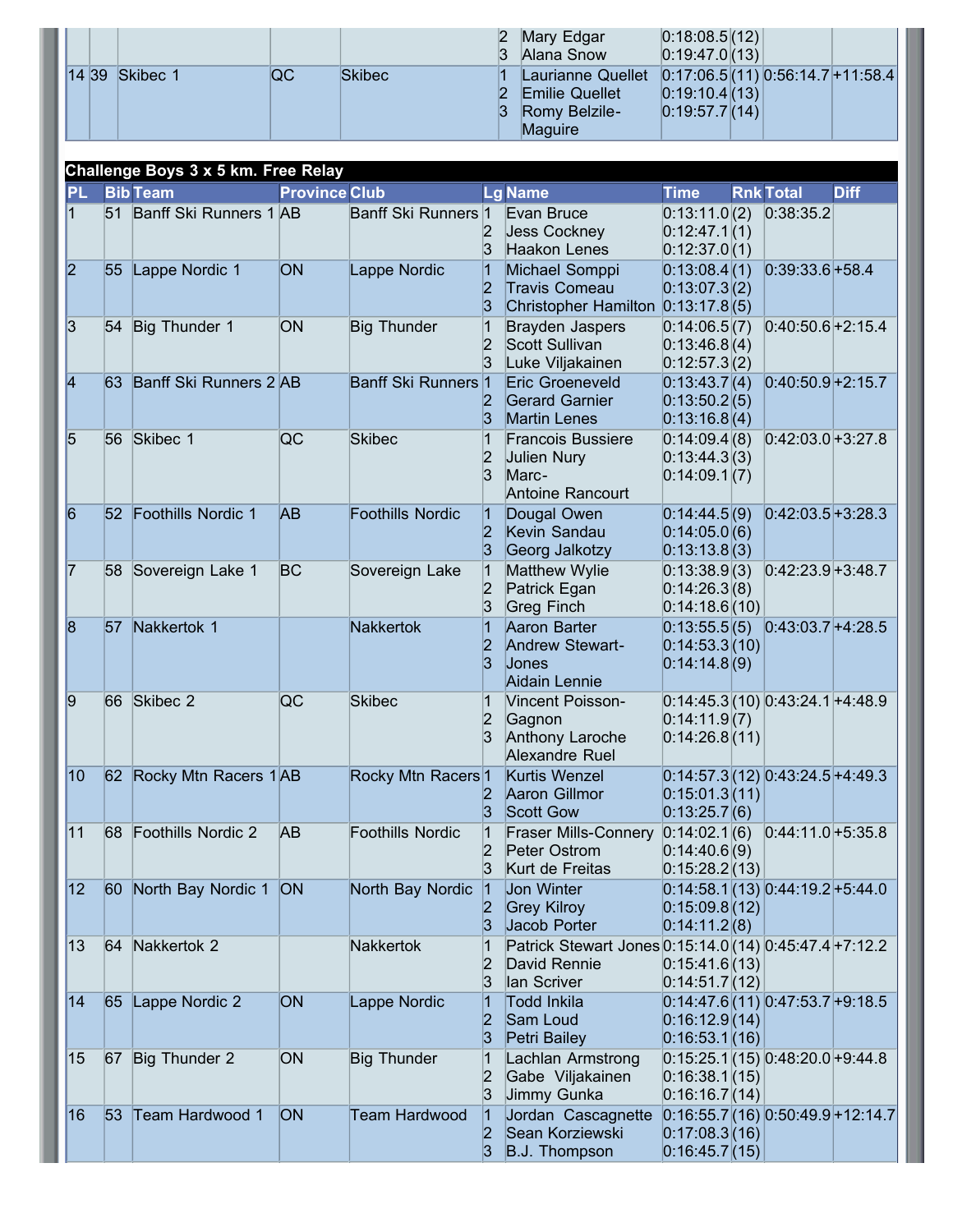|      | DSQ <sub>69</sub> | Big Thunder 3                                              | ON                   | <b>Big Thunder</b>                | 1<br>2<br>3                               | Andrew Nixon<br>Leon Haggarty<br>Jimmy Gunka                                            | $***$<br>***<br>***                           | $(\dot{ }^*)$<br>$(\hbox{}^\star)$<br>$(\dot{ }^*)$   | $***$                             | ***         |
|------|-------------------|------------------------------------------------------------|----------------------|-----------------------------------|-------------------------------------------|-----------------------------------------------------------------------------------------|-----------------------------------------------|-------------------------------------------------------|-----------------------------------|-------------|
|      |                   | DNS 59 Soo Finnish 1                                       | ON                   | Soo Finnish                       | $\vert$ 1<br>$\overline{\mathbf{2}}$<br>3 | Spencer Hogan<br>Matt Cuddy<br>Ben Vanbeisbrouk                                         | ***<br>***<br>***                             | $(\dot{a})$<br>$(\hbox{}^\star)$<br>$(\dot{ }^*)$     | ***                               | ***         |
|      | <b>DNS</b> 61     | Mont Ste Anne 1                                            | QC                   | Mont Ste Anne                     | $\vert$ 1<br>$\overline{\mathbf{2}}$<br>3 | <b>Vincent Veilleux</b><br><b>Frederic Touchette</b><br>Alex Harvey                     | ***<br>***<br>$***$                           | $(\dot{a})$<br>$(\hbox{}^\star)$<br>$(\hbox{}^\star)$ | ***                               | $***$       |
|      |                   | Challenge Girls 3 x 5 km. Free Relay                       |                      |                                   |                                           |                                                                                         |                                               |                                                       |                                   |             |
|      |                   | <b>PL Bib Team</b>                                         | <b>Province Club</b> |                                   |                                           | <b>Lg Name</b>                                                                          | <b>Time</b>                                   |                                                       | <b>Rnk Total</b>                  | <b>Diff</b> |
|      | 75                | Foothills Nordic 1                                         | AB                   | <b>Foothills Nordic</b>           | 2<br>3                                    | Sara Hewitt<br>Marlis Kromm<br>Hannah Perry                                             | 0:15:34.3(1)<br>0:15:58.1(2)<br>0:15:38.1(4)  |                                                       | 0:47:10.6                         |             |
| 2    | 173               | Banff Ski Runners 1                                        | <b>AB</b>            | <b>Banff Ski Runners</b>          | 1<br>2<br>3                               | Michaela Howie<br>Marika Cockney<br>Heidi Widmer                                        | 0:16:08.9(4)<br>0:15:45.7(1)<br>0:15:27.1(2)  |                                                       | $0:47:21.8+11.2$                  |             |
| 13   | 72                | Porcupine Runners 1 ON                                     |                      | Porcupine Ski Runner <sup>1</sup> | 3                                         | Martha Sutton<br>Veronic Massicotte 0:16:29.8 (4)<br>Natasha Kullas                     | 0:16:38.6(8)<br>0:15:11.7(1)                  |                                                       | $0.48:20.2+1:09.6$                |             |
| 14   | 77                | Lappe Nordic 1                                             | <b>ON</b>            | Lappe Nordic                      | $\overline{\mathbf{2}}$<br>3              | <b>Kelsey Dool</b><br>Christina Groulx<br>Lauren Stoot                                  | 0:15:59.3(2)<br>0:16:06.3(3)<br>0:17:29.5(12) |                                                       | $0:49:35.2+2:24.6$                |             |
| 5    | 74                | Skielite 1                                                 | <b>QC</b>            | Skielite                          | $\overline{\mathbf{2}}$<br>3              | Virginia Gagnon<br>Camille O'Carroll<br>Elise O'Carroll                                 | 0:16:05.1(3)<br>0:16:49.0(7)<br>0:17:23.2(11) |                                                       | $0:50:17.4+3:06.8$                |             |
| 6    | 76                | Team Hardwood 1                                            | <b>ON</b>            | <b>Team Hardwood</b>              | 1<br>3                                    | Erin Tribe<br>Mary Thompson<br>Alana Thomas                                             | 0:16:40.3(5)<br>0:15:34.4(3)                  |                                                       | $0:18:10.6(15)0:50:25.4+3:14.8$   |             |
| 17   | $ 80\rangle$      | Mount St Margaret 1 NFLD                                   |                      | Mount St Margaret                 | 1<br> 3                                   | Kayla Gibbons<br>Stephanie Mahar<br><b>Renee White</b>                                  | 0:16:51.0(9)<br>0:17:15.4(10)<br>0:16:20.9(5) |                                                       | $0:50:27.5+3:16.9$                |             |
| 8    | 83                | Porcupine Runners 2 ON                                     |                      | Porcupine Ski Runner <sup>1</sup> | 3                                         | Brianna Yard<br><b>Bridget Yard</b><br>Kaylie Iserhoff                                  | 0:16:28.4(6)<br>0:16:48.1(6)<br>0:17:19.7(10) |                                                       | $0:50:36.4 + 3:25.8$              |             |
| a    |                   | 81 Big Thunder 1                                           | ON                   | <b>Big Thunder</b>                | 1<br>2<br>3                               | Kara Jaspers<br>Krista Luckai<br>Daphne Haggarty                                        | 0:17:33.9(11)<br>0:16:50.1(8)                 |                                                       | $0:16:30.2(7)$ $0:50:54.3+3:43.7$ |             |
|      |                   | 10 71 Kanata Racers 1                                      | <b>ON</b>            | Kanata Racers                     | $\vert$ 1<br>2<br>3                       | Julie McVicar<br>Jessica Blenkarn<br>Danielle McVicar                                   | 0:19:01.5(13)<br>0:16:43.0(7)                 |                                                       | $0:16:17.9(5)$ $0:52:02.5+4:51.9$ |             |
|      |                   | 11 85 Foothills Nordic 2                                   | AB                   | <b>Foothills Nordic</b>           | 1<br>2<br>3                               | Ketura Meyer<br>Lauren Lankester<br>Flurry Hogg                                         | 0:17:02.3(9)<br>0:17:38.6(13)                 |                                                       | $0:17:21.7(11)0:52:02.8+4:52.2$   |             |
|      |                   | 12 79 Sovereign Lake 1                                     | BC                   | Sovereign Lake                    | 1<br>$\overline{2}$<br>3                  | Alison Clarke<br>Maggie Finch<br>Allyson Cummings $0:16:59.5(9)$                        | 0:18:07.9(12)                                 |                                                       | $0:17:35.2(12)0:52:42.7+5:32.1$   |             |
|      |                   | 13 78 Mont Ste Anne 1                                      | QC                   | Mont Ste Anne                     | 1<br>$\overline{\mathbf{2}}$<br>3         | Virginia P-Joliceur 0:17:54.7 (13) 0:53:33.1 +6:22.5<br>Annie Boisvert<br>Sophie Harvey | 0:19:06.4(14)<br>0:16:32.0(6)                 |                                                       |                                   |             |
|      |                   | 14 82 Lappe Nordic 2                                       | ON                   | Lappe Nordic                      | $\vert$ 1<br>2<br>3                       | <b>Britt Bailey</b><br>Katherine Hall<br>Seija Grant                                    | 0:17:02.2(8)<br>0:19:11.7(15)                 |                                                       | $0:17:21.3(10)0:53:35.4+6:24.8$   |             |
|      | 1584              | Team Hardwood 2                                            | <b>ON</b>            | <b>Team Hardwood</b>              | 11<br>$\overline{\mathbf{2}}$<br>3        | Julia Winter<br>Laura Cazzola<br>Talia Davidson                                         | 0:20:46.0(15)<br>0:17:50.4(14)                |                                                       | $0:17:57.8(14)0:56:34.3+9:23.7$   |             |
|      |                   |                                                            |                      |                                   |                                           |                                                                                         |                                               |                                                       |                                   |             |
| PL . |                   | <b>CCUNC Men 3 x 3.5 km. Free Relay</b><br><b>Bib Team</b> | <b>Province Club</b> | Lg Name                           |                                           |                                                                                         | <b>Time</b>                                   | <b>Rnk Total</b>                                      |                                   | <b>Diff</b> |